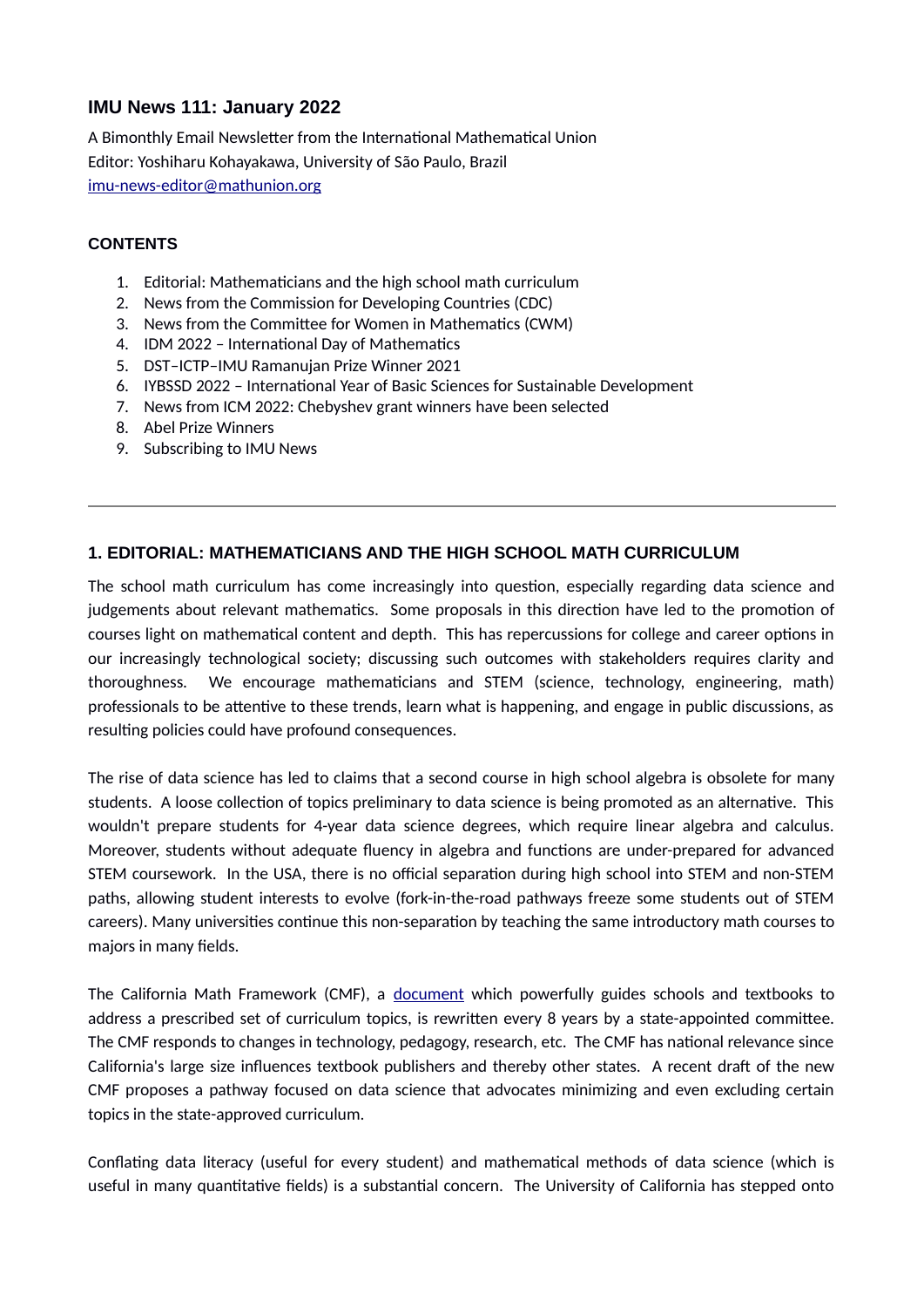this slippery slope in accepting certain data science courses with low mathematical content as alternatives to advanced high school algebra for meeting admission requirements. A non-STEM high school pathway can effectively focus on data-centric applications while conveying the relevance of algebra and fluency with functions.

High school math can and should evolve to reflect modern motivations and needs. Such changes must rely on input from the full range of STEM experts: K-12 teachers, higher education faculty, and industry professionals. Without sufficient involvement of this broad array of STEM experts, policy makers and members of the public will likely fail to predict unintended consequences when specific math content is declared unimportant. Among the opinion pieces raising these concerns is an [open letter](https://sites.google.com/view/k12mathmatters/home) signed by over 1600 US-based STEM experts, including 5 Fields Medalists.

Educational innovations should improve students' opportunities, while providing realistic transparency when policies impede future options. Teachers and students currently face significant wide-ranging challenges in today's K-12 system, but the most equitable policies will not include a wholesale redefinition of what constitutes mathematics relevant to students' long-term success, in school and beyond.

*[Brian Conrad](https://mathematics.stanford.edu/people/brian-conrad) (Director of Undergraduate Studies) and [Rafe Mazzeo](https://mathematics.stanford.edu/people/rafe-mazzeo) (Department Chair) Department of Mathematics Stanford University*

# **2. NEWS FROM THE COMMISSION FOR DEVELOPING COUNTRIES (CDC)**

**New call of the Breakout Graduate Fellowship Programme of the IMU–CDC.** Thanks to a generous donation by the winners of the [Breakthrough Prize in Mathematics](https://breakthroughprize.org/Prize/3) – Ian Agol, Jean Bourgain, Simon Donaldson, Alex Eskin, Christopher Hacon, Martin Hairer, Maxim Kontsevich, Vincent Lafforgue, Jacob Lurie, James McKernan, Takuro Mochizuki, Terence Tao and Richard Taylor – IMU, with the assistance of the [Friends of the IMU](https://friends-imu.org/) (FIMU), is opening a new call of the [IMU Breakout Graduate Fellowship Programme](https://www.mathunion.org/cdc/scholarships/graduate-scholarships/imu-breakout-graduate-fellowship-program) to support postgraduate studies, in a developing country, leading to a PhD degree in the mathematical sciences. The IMU Breakout Graduate Fellowships offers a limited number of complete grants, with duration of up to four years, for excellent students from developing countries.

Professional mathematicians are invited to nominate highly motivated and mathematically talented students from developing countries who plan to complete a doctoral degree in a developing country, including their own home country. Nominees must have a consistently good academic record and must be seriously interested in pursuing a career of research and teaching in mathematics.

For a nomination to be eligible, the country of citizenship of the student, the country of residence and the country where the study will take place must be on the list of [developing countries](https://www.mathunion.org/cdc/about-cdc/definition-developing-countries) as defined by IMU for the period 2019–2022.

The 2022 call will be open from February 1 to May 30, 2022. For more information, visit [this page](https://www.mathunion.org/cdc/scholarshipsgraduate-scholarships/imu-breakout-graduate-fellowship-program).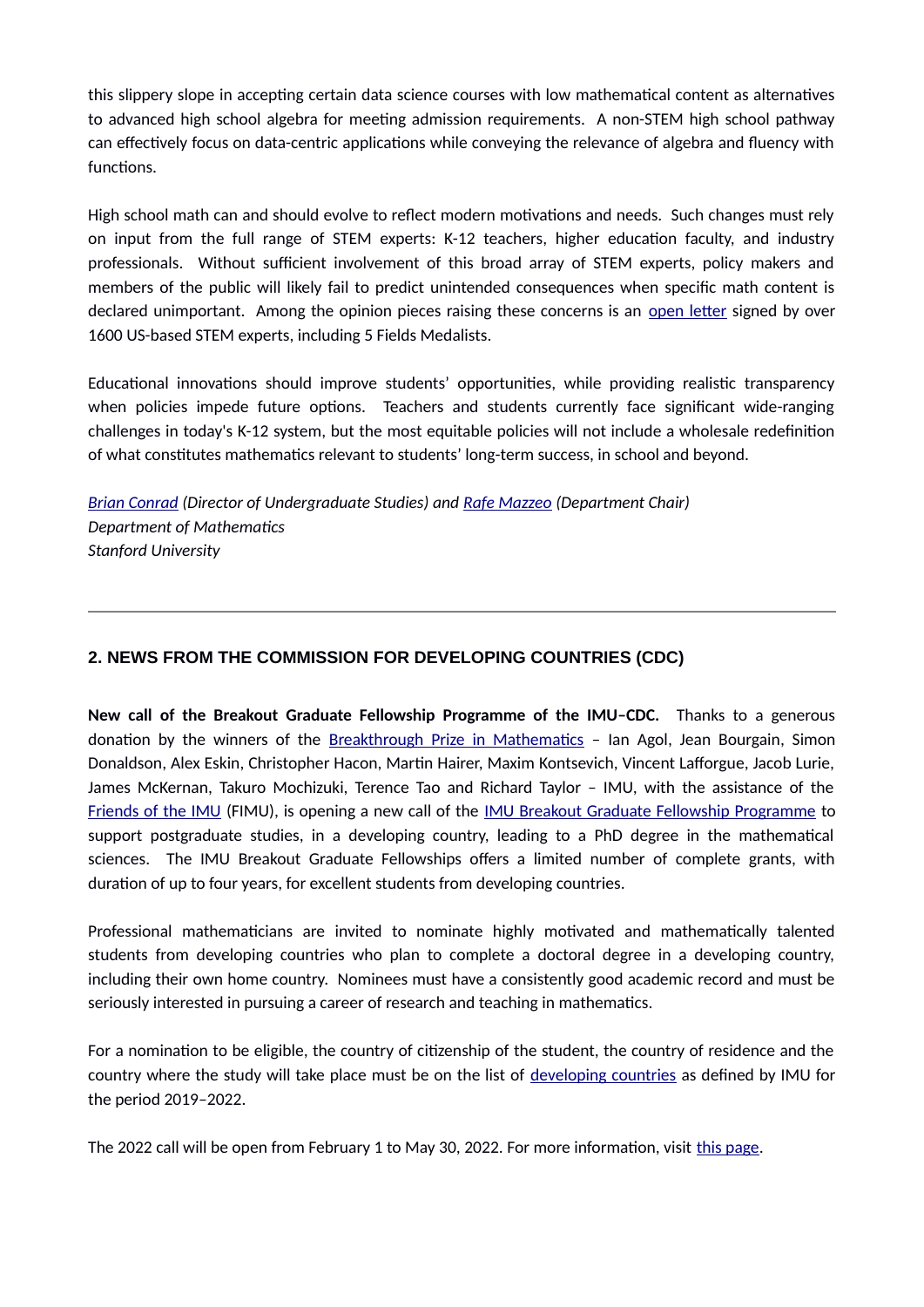**Postgraduate diploma programme in mathematics of the ICTP.** Supporting its mission to promote advanced scientific research in developing countries, the [Abdus Salam International Centre for Theoretical](https://www.ictp.it/about-ictp.aspx) [Physics](https://www.ictp.it/about-ictp.aspx) (ICTP) offers the [Postgraduate Diploma Programme in Mathematics](https://diploma.ictp.it/) since 1991. This is a one-year pre-PhD programme consisting of basic and advanced courses, to prepare talented students for their PhD studies.

Every year 10 scholarships are awarded to successful candidates from developing countries (with particular emphasis on students from the least developed regions of the world) to cover travel and living expenses during their stay at ICTP. The selection committee aims to select the best academically qualified candidates while striving for gender balance and geographical distribution. The [application deadline for the 2022/23](https://www.ictp.it/about-ictp/media-centre/news/2021/11/diploma-call-2022.aspx) [programme has been extended to February 28, 2022.](https://www.ictp.it/about-ictp/media-centre/news/2021/11/diploma-call-2022.aspx)

*[Olga Gil-Medrano](https://www.uv.es/~gilo/Pagina_web2/Inicio.html) [Secretary for Policy of the CDC](https://www.mathunion.org/cdc/about-cdc/members)*

# **3. NEWS FROM THE COMMITTEE FOR WOMEN IN MATHEMATICS (CWM)**

**SCGES webinar.** The [Standing Committee for Gender Equality in Science](https://gender-equality-in-science.org/) (SCGES) is launching its Webinar Series. The aim is to create exchanges and interactions related to issues around *Gender Equality in Science* among various scientific communities.

The first session will take place on February 16th, 2022, from 4 pm to 6 pm CET. It is organized by the IMU and [ICIAM](https://iciam.org/), on the topic of *Gender Equality in Mathematics*. See more and register [here](https://gender-equality-in-science.org/event/scges-webinar-february-16th-2022/).

**CWM call.** The CWM called for proposals for initiatives to be held during 2022 to support women in mathematics. The CWM call received 31 applications of which CWM decided to support 10. The website of the AOWM (Asian and Oceanian Women in Mathematics) platform and the update of the website of AWMA (African Women in Mathematics Association), as well as regional meetings, the third Central Asian Women in Mathematics in Tajikistan, the second Women in Sage in Africa meeting in Nigeria and the Latin American and Caribbean Workshop on Mathematics and Gender in Oaxaca (Mexico) were selected. The other five supported events will take place in Gabon, Ghana, India, Oman and Brazil (II Brazilian Meeting for Women in Mathematics).

**World Meeting for Women in Mathematics 2022 (July 5 2022).** The preregistration for (WM)² 2022 is open [here](https://2022.worldwomeninmaths.org/node/15). There will be two options for participating in (WM)<sup>2</sup> 2022:

- in person in Saint-Petersburg and
- remotely on line.

The whole programme of the meeting (lectures, round-table, small group discussions, poster session, etc…) will be available in each of these two modes. More information about the conference is available [here](https://2022.worldwomeninmaths.org/).

**Maryam's Museum in Taleghan hosts permanently the "CWM Remember Maryam Mirzakhani exhibition".** CWM approved a request from Maryam's Museum to host permanently the Remember Maryam Mirzakhani Exhibition, created in Brazil for (WM)² 2018. Maryam's Museum is located in Maryam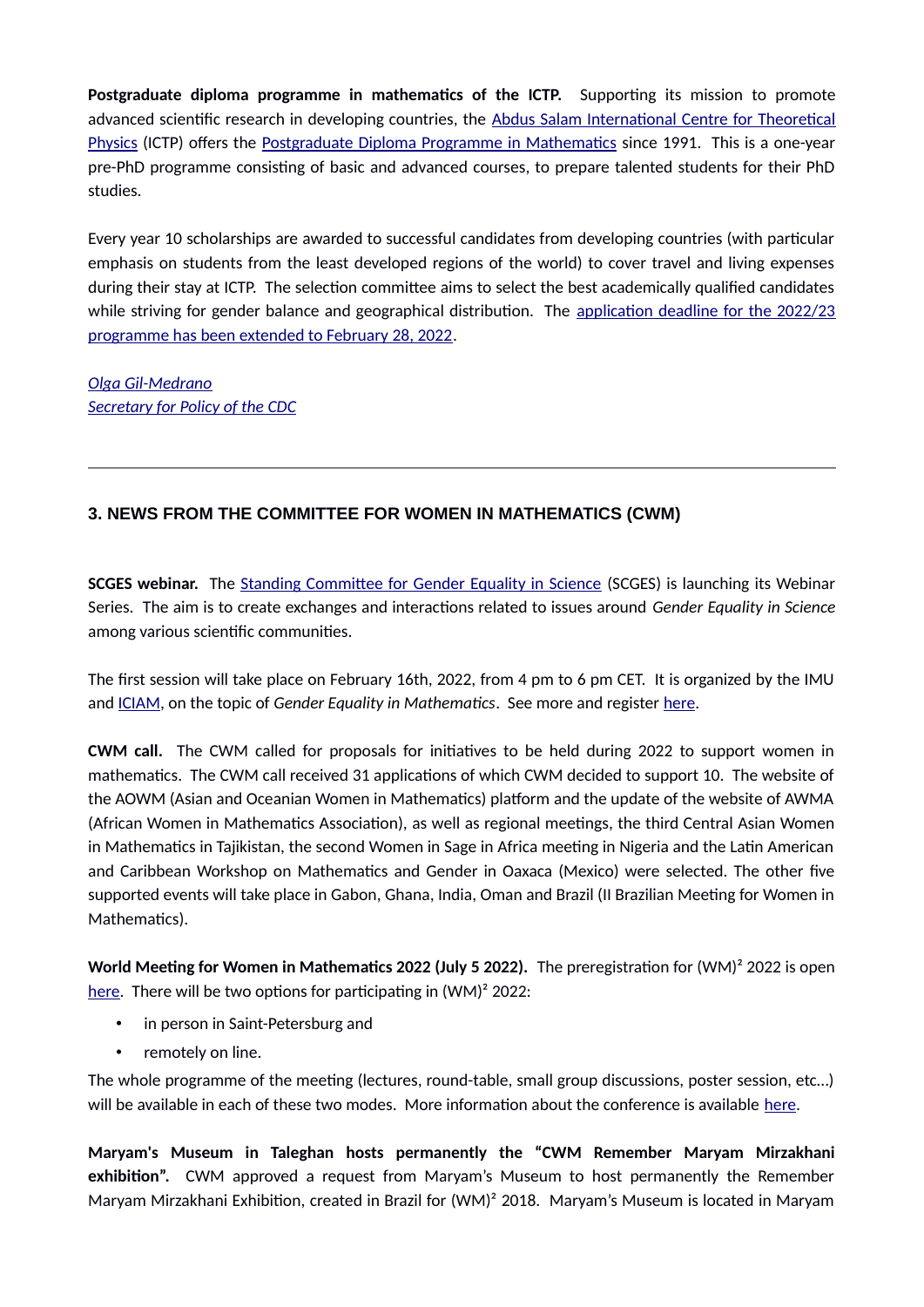Mirzakhani's mother's hometown, Taleghan (close to Tehran), and is intended also to show some of Maryam's belongings. More [here](https://www.mathunion.org/cwm/cwm-initiatives/remember-maryam-mirzakhani).

*[Marie-Françoise Roy](https://irmar.univ-rennes1.fr/en/interlocutors/marie-francoise-roy) and Carolina Araujo Chair and Vice-chair of the IMU [Committee for Women in Mathematics](https://mathunion.org/cwm/)* 

### **4. IDM 2022 – INTERNATIONAL DAY OF MATHEMATICS**

**The [IDM 2022 event map](https://www.idm314.org/index.html#event-map) is online.** Anyone planning an IDM celebration in 2022 is [invited to make a pre](https://form.jotform.com/imaginaryorg/2022-idm-event-submission-form)[announcement](https://form.jotform.com/imaginaryorg/2022-idm-event-submission-form) on the [IDM website](https://www.idm314.org/); details on the planned event can be added later.

**The [MATHEMATICS UNITES Photo Challenge](https://www.idm314.org/2022-photo-challenge.html) is now on line.** The participants are [invited](https://form.jotform.com/imaginaryorg/idm-2022-photo-challenge) to take a picture of themselves with a mathematical object. The deadline for sending photos is March 1, 2022, and the best photos will be posted in a gallery. Please pass the [invitation](https://form.jotform.com/imaginaryorg/idm-2022-photo-challenge) to the school networks of your country. Researchers, universities, institutes or societies are also invited to participate!

**Virtual global celebrations.** On March 14, 2022, there will be virtual global one-hour celebrations in Arabic, English, French, Portuguese and Spanish. Each celebration will feature four ten minute talks. Provisional times are:

- *Arabic*: 12:00–13:00 Paris time (Chair: Djamel Eddine Cheriet; Speakers: Tarig Abdelgadir, Jehad Abu Alkbash, Samia Achour, Taous Meriem Laleg-Kirati)
- *English*: 15:00–16:00 Paris time (Chair: Sujatha Ramdorai; Speakers: Wilfred Ndifon, Katie Steckles, Steven Strogatz, Laura Wynter)
- *French*: 16:30–17:30 Paris time (Chair: Raïssa Malu; Speakers: Moreno Andreatta, Christian Genest, Marie-Françoise Ouedraogo, Wendelin Werner)
- *Portuguese*: 13:00–14:00 Paris time (Chair: Maria de Natividade; Speakers: Humberto Bortolossi, Marcos Cherinda, Inês Guimarães, Samuel Freitas or substitute)
- *Spanish*: 18:00–19:00 Paris time (Chair: Jeanette Shakalli; Speakers: Alicia Dickenstein, Natalia Jonard, Bernardo Recamán, Eduardo Saenz de Cabezón)

**Invitation to schools to celebrate IDM 2022.** The IDM Governing Board hopes to increase significantly the number of schools celebrating the IDM, either in the classroom, or through a larger event and material for classroom activities.

Invitations to the school networks of your country can be made using our invitation letter prepared in [Arabic](https://www.idm314.org/resources/2022/idm-2022-school-invitation-ar.pdf), [English,](https://www.idm314.org/resources/2022/idm-2022-school-invitation-en.pdf) [French](https://www.idm314.org/resources/2022/idm-2022-school-invitation-fr.pdf), [Portuguese](https://www.idm314.org/resources/2022/idm-2022-school-invitation-pt.pdf), [Spanish](https://www.idm314.org/resources/2022/idm-2022-school-invitation-es.pdf) and [Turkish.](https://www.idm314.org/resources/2022/idm-2022-school-invitation-tr.pdf)

**IDM Ambassadors.** The IDM Governing Board is looking for IDM Ambassadors in all countries of the world to help increase celebrating the IDM. If you are interested becoming an IDM Ambassador, please contact [info@idm314.org](mailto:info@idm314.org). IDM Ambassadors will be acknowledged on the IDM website.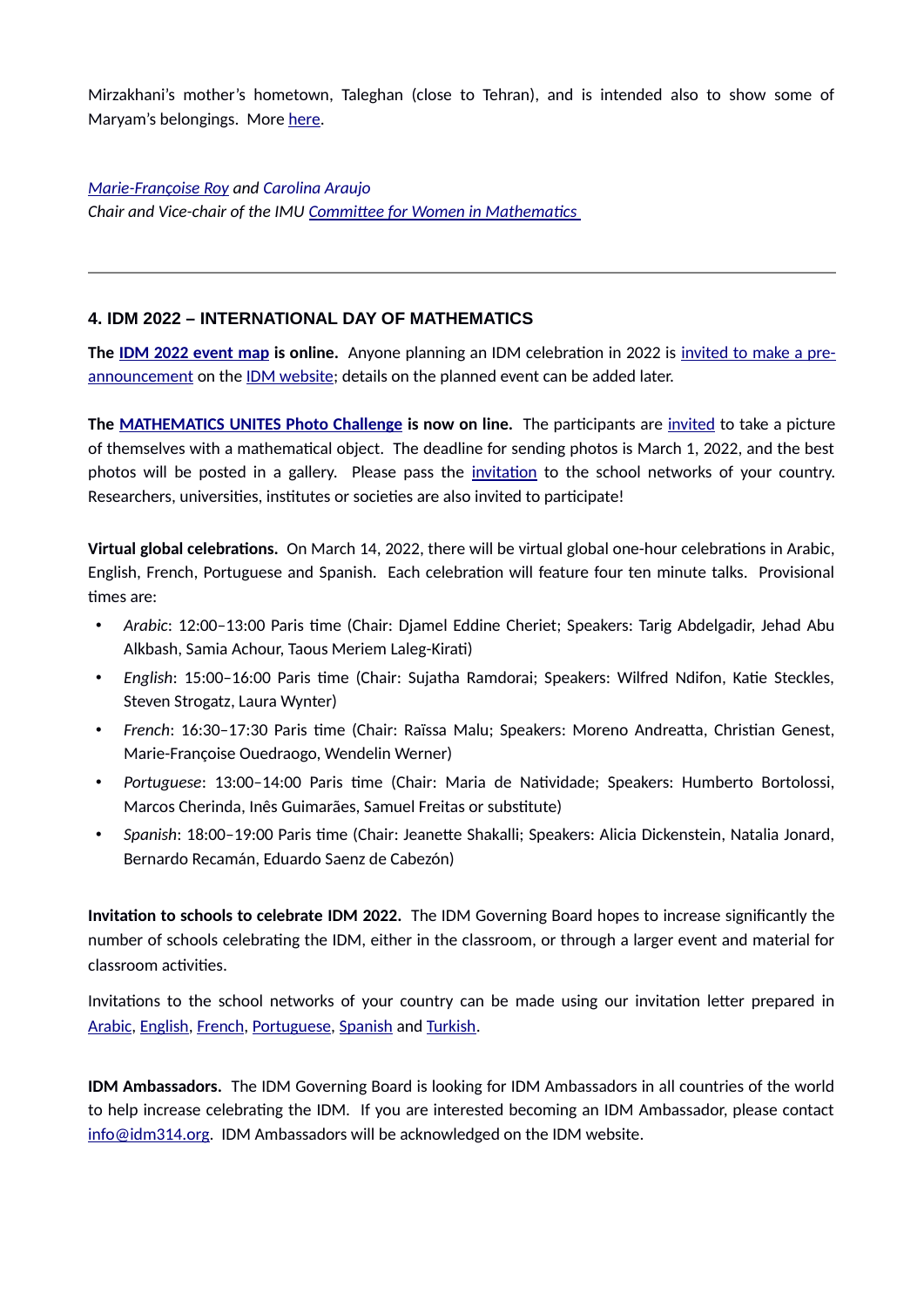**IDM Newsletter.** If you have not yet done so, [register to the IDM Newsletter](https://gmail.us20.list-manage.com/subscribe?u=60a750d472d327e9f38325f16&id=773d66c5d9) on the IDM website to learn of all announcements.

*Christiane* Rousseau *Chair of the [IDM Governing Board](https://www.mathunion.org/outreach/IDM)*

#### **5. DST–ICTP–IMU RAMANUJAN PRIZE WINNER 2021**

Professor Neena Gupta, a mathematician at the [Indian Statistical Institute in Kolkata](https://www.isical.ac.in/), has been awarded the 2021 [DST–ICTP–IMU Ramanujan Prize for Young Mathematicians from Developing Countries](https://www.ictp.it/about-ictp/prizes-awards/the-dst-ictp-imu-ramanujan-prize.aspx).

Professor Gupta received the prize for her outstanding work in affine algebraic geometry and commutative algebra, in particular for her solution of the Zariski cancellation problem for affine spaces. She is the third woman to receive the Ramanujan Prize, which was first awarded in 2005 and is administered by the [ICTP](https://www.ictp.it/) jointly with the [Department of Science and Technology](https://dst.gov.in/) (DST, Government of India), and the IMU.

## **6. IYBSSD 2022 – INTERNATIONAL YEAR OF BASIC SCIENCES FOR SUSTAINABLE DEVELOPMENT**

On 2 December 2021, the United Nations General Assembly approved by consensus the resolution promulgating the year 2022 as the [International Year of Basic Sciences for Sustainable Development.](https://www.iybssd2022.org/en/home/)

The [UN General Assembly resolution](https://www.iybssd2022.org/wp-content/uploads/A_76_L.12-EN.pdf) "invites all [its] Member States, organizations of the United Nations system and other global, regional and subregional organizations, as well as other relevant stakeholders, including academia, civil society, inter alia, international and national non-governmental organizations, individuals and the private sector, to observe and raise awareness of the importance of basic sciences for sustainable development, in accordance with national priorities".

The IMU is a Founding Union of the [IYBSSD 2022](https://www.iybssd2022.org/en/home/).

### **7. NEWS FROM ICM 2022: CHEBYSHEV GRANT WINNERS HAVE BEEN SELECTED**

The Organizing Committee of the [International Congress of Mathematicians 2022](https://icm2022.org/) have selected the recipients of the [Chebyshev grants](https://icm2022.org/grants) for attending ICM 2022. All applicants should have received a notification at the email address provided during registration on the ICM website with information about the status of their application.

Applicants that have not received any notification are encouraged to check their spam folder and to contact [chebyshev@icm2022.org](mailto:chebyshev@icm2022.org?subject=Status%20of%20grant%20application) if they indeed have no news on their application.